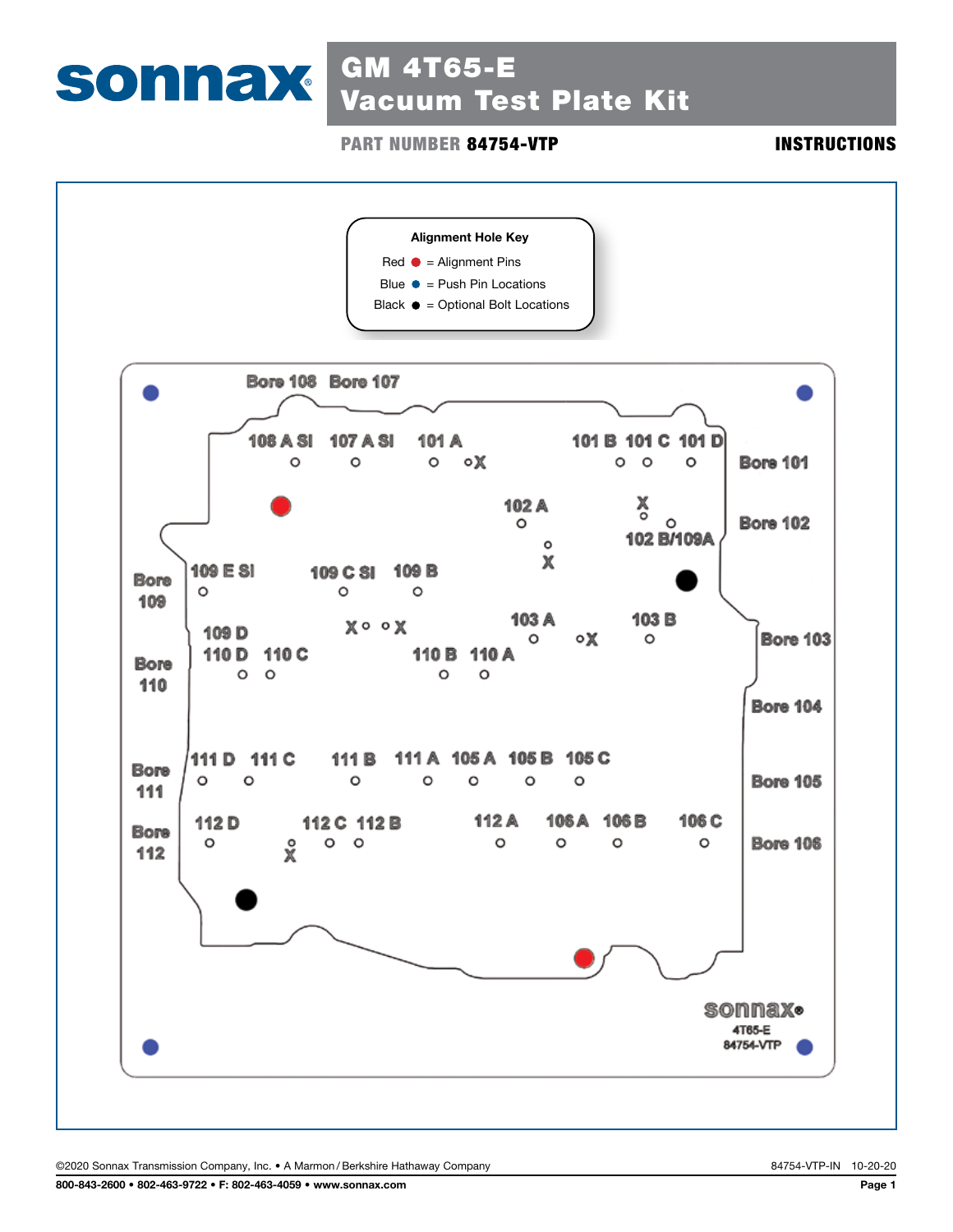# Vacuum Test Plate Kit



- Plate
- Seal
- Push Pins (5) 1 Extra
- Alignment Pins (2)
- $\bullet$  Bolts (2)
- Washers (2)
- Wing Nuts (2)

# Vacuum Test Stand Kit

# Part No. VACTEST-01K

- Vacuum Test Stand
- Test Plate
- Vacuum Plate Sealing Pad
- Vacuum Test Foam Pad
- Push-to-Connect Fitting
- Assorted Testing Tips (6)
- Testing Tip Adapter Tube
- Flexible Tubing
- Flared Tubing with Flared Nut

# **Instructions**

### 1. Assembly

- a. Ensure vacuum test plate and seal are both clean and free of debris.
- b. Install two alignment pins into plate at indicated threaded holes. Thread into nonengraved side of plate (Figure 1).
- c. Place seal onto non-engraved side of plate, aligning orifice holes. Remove any entrapped air between plate and seal by peeling seal up at plate edge. Gradually place seal back on plate from center toward edge.
- d. Push plastic push pins into seal and plate from seal side, just far enough for head to lightly contact seal.

NOTE: Sonnax recommends starting with only four corner locations. If seal sags away from plate, other push pin locations should also be used.

### 2. Testing

- a. Place assembled vacuum test plate over casting, using engraved casting outline as guide. Alignment pins should enter casting bolt holes.
- b. Using Sonnax vacuum test stand kit **VACTEST-01K** (sold separately, Figure 2) and small vacuum tip, vacuum test at numbered orifices on plate. These numbers correspond to the bore numbers called out in the exploded view of the valve body on page 5. The chart on page 8 provides descriptions of individual circuit checked and space to document actual vacuum readings and minimum vacuum standards.

NOTE: Vacuum Test Data Sheet on page 7 can be used to establish minimum vacuum standards at individual bore locations.

c. Light finger-tip pressure may need to be applied on plate during testing. Included bolts, washers and wing nuts can be used at indicated bolt locations for firmer seal, but are not required. If used, place bolts through casting, seal and plate from the back of casting. Tighten wing-nut against plate, finger-tight only.

### 3. Cleaning

Seal and plate can be cleaned as needed with mild soap and water to remove debris.

### 4. What should my vacuum test results be?

While a properly calibrated and maintained test stand will give consistent vacuum reading results for a specific circuit and amount of wear, evaluating these results requires establishing your own pass/fail criteria. Variables which influence vacuum readings are the number of spools tested in a captive circuit, spool diameter size and contact length of the spool within the bore.

Pass/Fail standards are specific to your setup and process, but they also must be based on your experience, quality sensitivity, warranty concerns and cost/pricing structure. Sonnax recommends that you keep a record of vacuum results for each valve body at each tested circuit/port location. This lets you compare results over time to help determine for your shop what an acceptable vacuum reading is for each circuit/port location.

A chart specific to this application is provided in this booklet indicating valve and circuit checked at each orifice location. Room is provided to record results and compare to your minimum vacuum standard. A generic vacuum test data sheet also is provided that can be used to evaluate multiple cores to establish your minimum vacuum standard. These documents can be printed or downloaded and stored on your computer.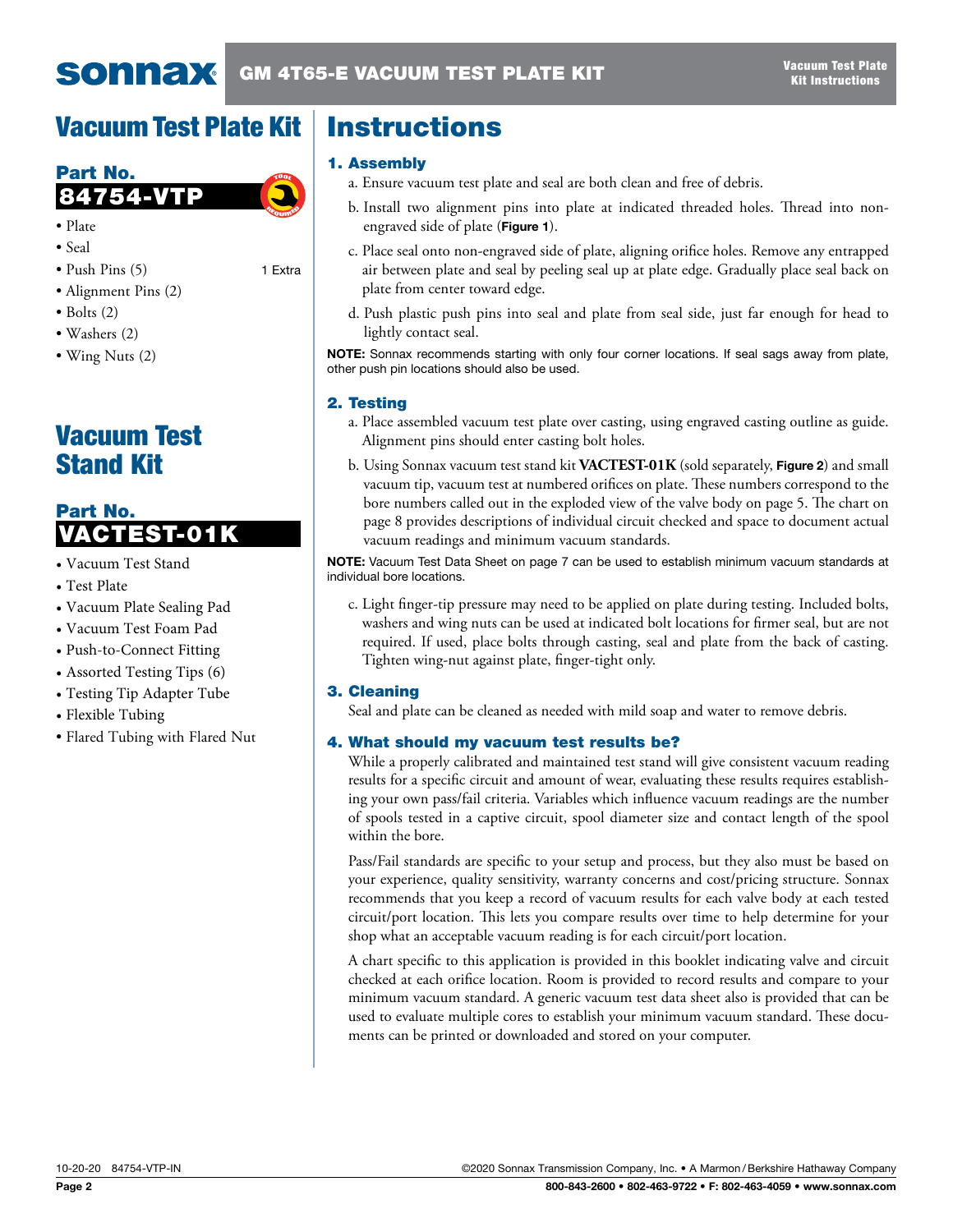### GM 4T65-E VACUUM TEST PLATE KIT

Vacuum Test Plate Kit Instructions



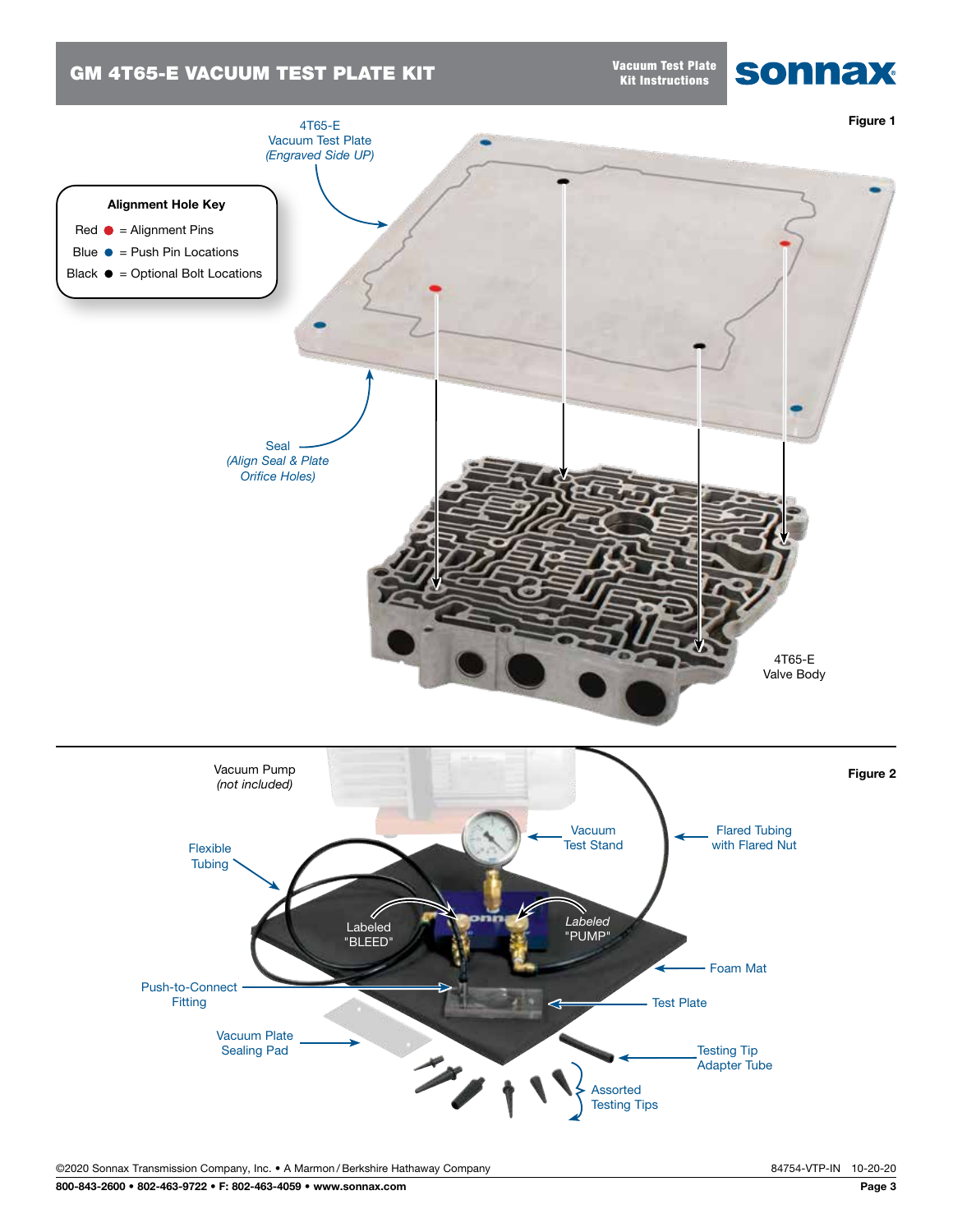### **sonnax** GM 4T65-E VACUUM TEST PLATE KIT

For specific vacuum test information, refer to individual part instructions included in kits and available at www.sonnax.com.

### Drop-In Zip Valve™ **Critical Wear Areas & Vacuum Test Locations**  $\chi^{\text{QCD}}_{\text{P}}$  **Prop-In Zip Vali**

NOTE: OE valves are shown in rest position and should be tested in rest position unless otherwise indicated. Test locations are pointed to with an arrow. Springs are not shown for visual clarity. Low vacuum reading indicates wear and Sonnax parts are noted for replacement.

All indicated locations checked using the 84754-VTP vacuum test plate kit.

## Valve Body

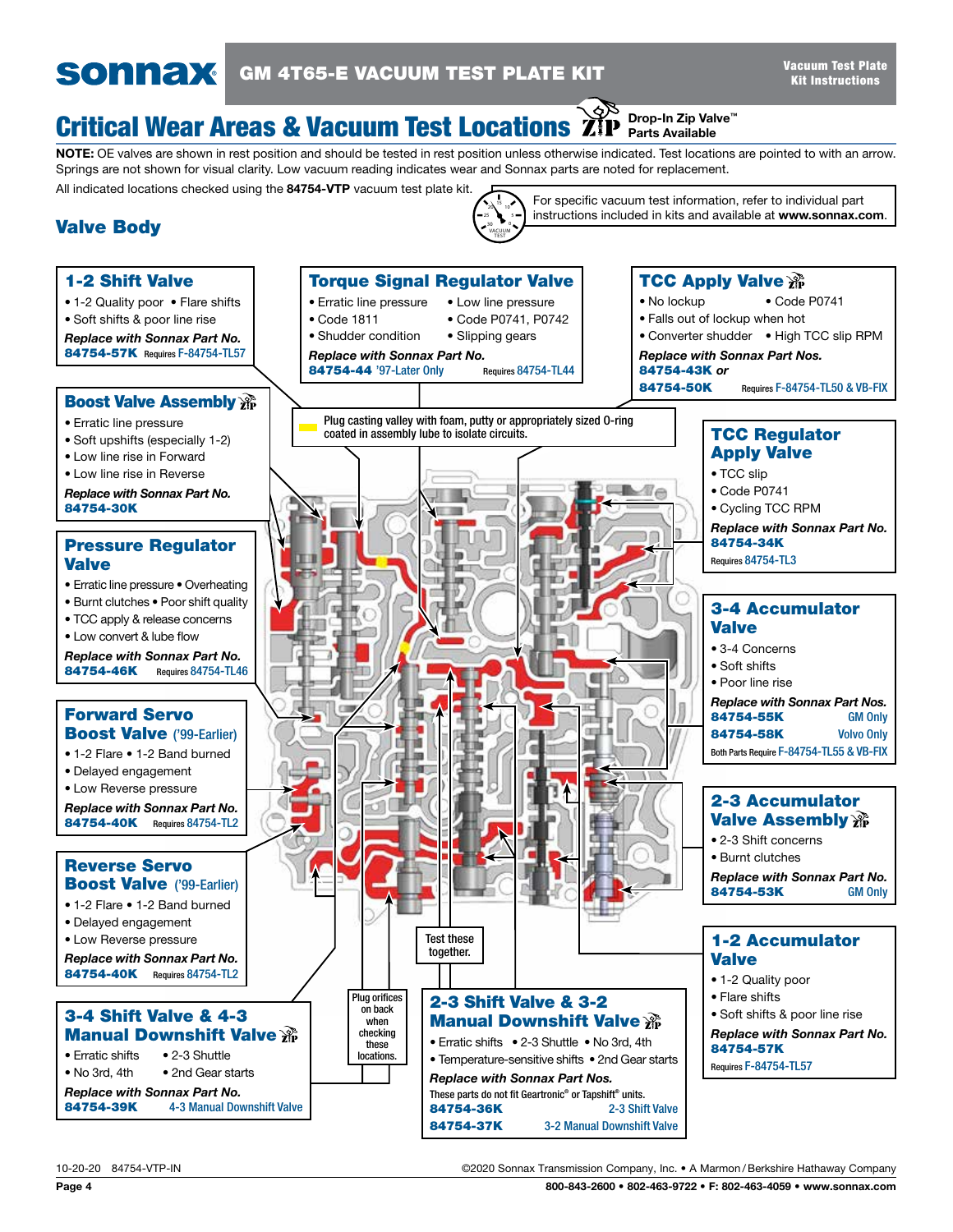Vacuum Test Plate Kit Instructions

sonnax

NOTE: These locations on the channel plate casting are NOT checked using the 84754-VTP vacuum test plate kit. Check these using the small test plate and sealing pad included with the VACTEST-01K.

### Channel Plate Casting

Only a portion of the channel plate casting shown here.

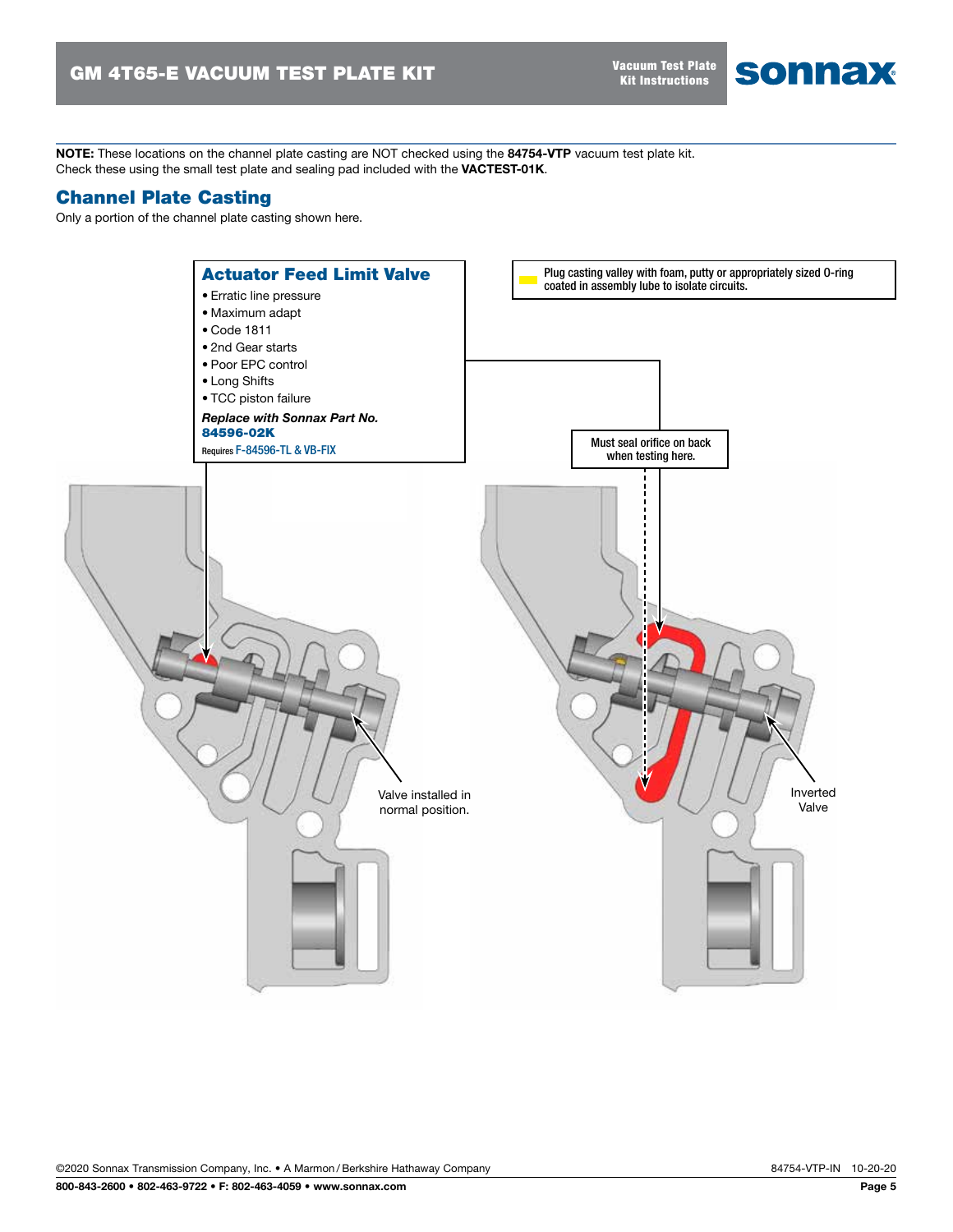# OE Exploded View

NOTE: Depending upon vehicle application, the OE springs shown may not be present. Solenoids not shown.

| <b>Valve Body Descriptions</b>                 |                                                                              |  |  |  |  |
|------------------------------------------------|------------------------------------------------------------------------------|--|--|--|--|
| I.D. No.                                       | <b>Description</b>                                                           |  |  |  |  |
| 101                                            | Pressure Regulator Valve (inboard)<br>Boost Valve Assembly (outboard)        |  |  |  |  |
| 102                                            | 1-2 Shift Valve                                                              |  |  |  |  |
| 103                                            | Torque Signal Regulator Valve                                                |  |  |  |  |
| 104                                            | Line Pressure Relief Valve                                                   |  |  |  |  |
| 105                                            | <b>TCC Apply Valve</b>                                                       |  |  |  |  |
| 106                                            | <b>TCC Regulator Apply Valve</b>                                             |  |  |  |  |
| 107                                            | Forward Servo Boost Valve ('99-Earlier)                                      |  |  |  |  |
| 108<br>Reverse Servo Boost Valve ('99-Earlier) |                                                                              |  |  |  |  |
| 109                                            | 3-4 Shift Valve (inboard)<br>4-3 Manual Downshift Valve (outboard)           |  |  |  |  |
| 110                                            | 2-3 Shift Valve (inboard)<br>3-2 Manual Downshift Valve (outboard)           |  |  |  |  |
| 111                                            | 1-2 Accumulator Valve                                                        |  |  |  |  |
| 112                                            | 3-4 Accumulator Valve (inboard)<br>2-3 Accumulator Valve Assembly (outboard) |  |  |  |  |
| 201                                            | Actuator Feed Limit Valve                                                    |  |  |  |  |



### Channel Plate Casting

Only a portion of the channel plate casting shown here.

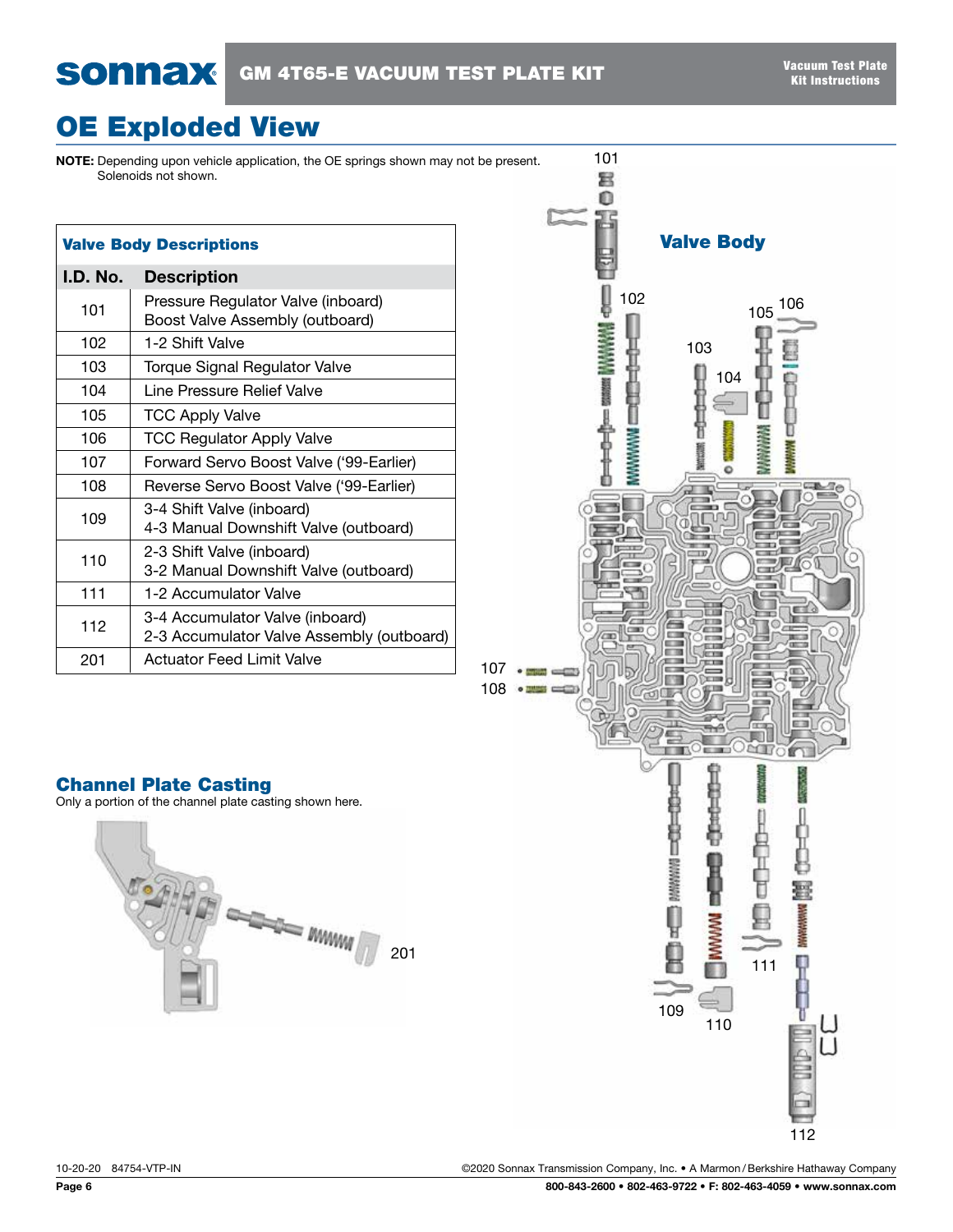| <b>Application:</b>           |                   |                   |                   |        |        |                                                                                                                                                                                                                               |        |        |                                  |         | Vacuum Test Data Sheet                                                                                                                                                                                              |                           |
|-------------------------------|-------------------|-------------------|-------------------|--------|--------|-------------------------------------------------------------------------------------------------------------------------------------------------------------------------------------------------------------------------------|--------|--------|----------------------------------|---------|---------------------------------------------------------------------------------------------------------------------------------------------------------------------------------------------------------------------|---------------------------|
|                               |                   |                   |                   |        |        | Vacuum Readings, in-HG                                                                                                                                                                                                        |        |        |                                  |         | <b>Calculated</b>                                                                                                                                                                                                   | Minimum                   |
| <b>Bore Locations</b>         | Core <sub>1</sub> | Core <sub>2</sub> | Core <sub>3</sub> | Core 4 | Core 5 | Core 6                                                                                                                                                                                                                        | Core 7 | Core 8 | Core 9                           | Core 10 | <b>Average</b><br>Vacuum                                                                                                                                                                                            | <b>Standard</b><br>Vacuum |
|                               |                   |                   |                   |        |        |                                                                                                                                                                                                                               |        |        |                                  |         |                                                                                                                                                                                                                     |                           |
|                               |                   |                   |                   |        |        |                                                                                                                                                                                                                               |        |        |                                  |         |                                                                                                                                                                                                                     |                           |
|                               |                   |                   |                   |        |        |                                                                                                                                                                                                                               |        |        |                                  |         |                                                                                                                                                                                                                     |                           |
|                               |                   |                   |                   |        |        |                                                                                                                                                                                                                               |        |        |                                  |         |                                                                                                                                                                                                                     |                           |
|                               |                   |                   |                   |        |        |                                                                                                                                                                                                                               |        |        |                                  |         |                                                                                                                                                                                                                     |                           |
|                               |                   |                   |                   |        |        |                                                                                                                                                                                                                               |        |        |                                  |         |                                                                                                                                                                                                                     |                           |
|                               |                   |                   |                   |        |        |                                                                                                                                                                                                                               |        |        |                                  |         |                                                                                                                                                                                                                     |                           |
|                               |                   |                   |                   |        |        |                                                                                                                                                                                                                               |        |        |                                  |         |                                                                                                                                                                                                                     |                           |
|                               |                   |                   |                   |        |        |                                                                                                                                                                                                                               |        |        |                                  |         |                                                                                                                                                                                                                     |                           |
|                               |                   |                   |                   |        |        |                                                                                                                                                                                                                               |        |        |                                  |         |                                                                                                                                                                                                                     |                           |
|                               |                   |                   |                   |        |        |                                                                                                                                                                                                                               |        |        |                                  |         |                                                                                                                                                                                                                     |                           |
|                               |                   |                   |                   |        |        |                                                                                                                                                                                                                               |        |        |                                  |         |                                                                                                                                                                                                                     |                           |
|                               |                   |                   |                   |        |        |                                                                                                                                                                                                                               |        |        |                                  |         |                                                                                                                                                                                                                     |                           |
|                               |                   |                   |                   |        |        |                                                                                                                                                                                                                               |        |        |                                  |         |                                                                                                                                                                                                                     |                           |
|                               |                   |                   |                   |        |        |                                                                                                                                                                                                                               |        |        |                                  |         |                                                                                                                                                                                                                     |                           |
|                               |                   |                   |                   |        |        |                                                                                                                                                                                                                               |        |        |                                  |         |                                                                                                                                                                                                                     |                           |
|                               |                   |                   |                   |        |        |                                                                                                                                                                                                                               |        |        |                                  |         |                                                                                                                                                                                                                     |                           |
|                               |                   |                   |                   |        |        |                                                                                                                                                                                                                               |        |        |                                  |         |                                                                                                                                                                                                                     |                           |
|                               |                   |                   |                   |        |        |                                                                                                                                                                                                                               |        |        |                                  |         |                                                                                                                                                                                                                     |                           |
|                               |                   |                   |                   |        |        |                                                                                                                                                                                                                               |        |        |                                  |         |                                                                                                                                                                                                                     |                           |
|                               |                   |                   |                   |        |        |                                                                                                                                                                                                                               |        |        |                                  |         |                                                                                                                                                                                                                     |                           |
|                               |                   |                   |                   |        |        |                                                                                                                                                                                                                               |        |        |                                  |         |                                                                                                                                                                                                                     |                           |
|                               |                   |                   |                   |        |        |                                                                                                                                                                                                                               |        |        |                                  |         |                                                                                                                                                                                                                     |                           |
|                               |                   |                   |                   |        |        | The Sonnax vacuum test data sheet is a document that can be printed or downloaded and stored on your computer. This test data sheet helps to track vacuum readings in critical wear areas from up to 10 cores of the same typ |        |        |                                  |         | Recording results allows an average vacuum reading for each bore<br>to be calculated. Your minimum vacuum standard for each bore can be<br>established from this data. These standards should reflect your warranty |                           |
| @2020 Sonnax Industries, Inc. |                   |                   |                   |        |        |                                                                                                                                                                                                                               |        |        | requirements and customer needs. |         | 800-843-2600 · 802-463-9722 · F: 802-463-4059 · www.sonnax.com                                                                                                                                                      |                           |

# Vacuum Test Data Sheet

**Annication:**